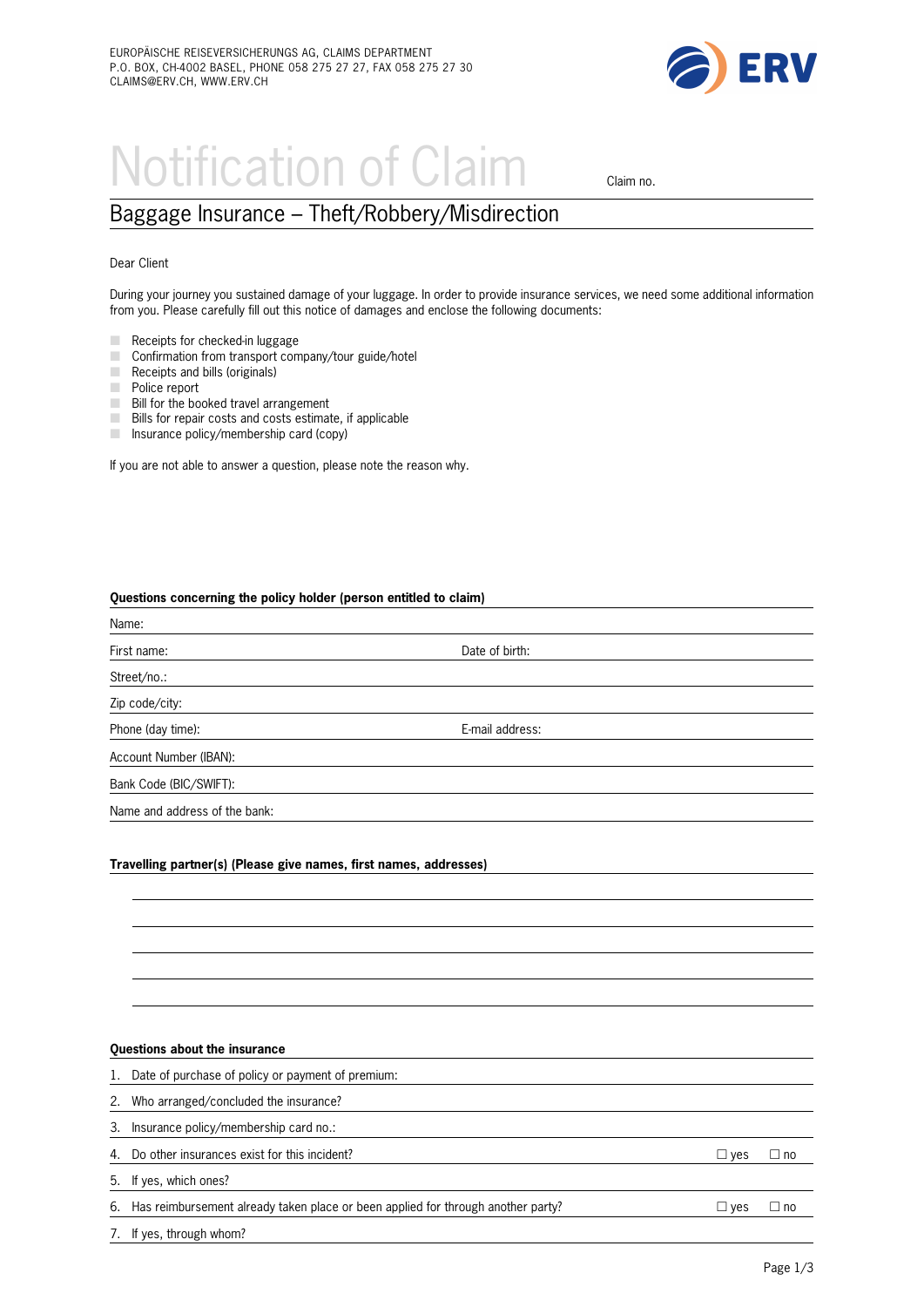### **Questions concerning the damage**

| $\Box$ Delayed delivery of luggage<br>$\Box$ Theft<br>$\Box$ Robbery<br>$\Box$ Destruction<br>$\Box$ Damage<br>$\Box$ Others:<br>Where did the damage happen?<br>9.<br>Country:<br>City:<br>Place:<br>10. Container/Packaging: |           |  |  |  |  |  |  |  |  |  |
|--------------------------------------------------------------------------------------------------------------------------------------------------------------------------------------------------------------------------------|-----------|--|--|--|--|--|--|--|--|--|
|                                                                                                                                                                                                                                |           |  |  |  |  |  |  |  |  |  |
|                                                                                                                                                                                                                                |           |  |  |  |  |  |  |  |  |  |
|                                                                                                                                                                                                                                |           |  |  |  |  |  |  |  |  |  |
|                                                                                                                                                                                                                                |           |  |  |  |  |  |  |  |  |  |
|                                                                                                                                                                                                                                |           |  |  |  |  |  |  |  |  |  |
|                                                                                                                                                                                                                                |           |  |  |  |  |  |  |  |  |  |
| 11. Flight no./train no.:                                                                                                                                                                                                      |           |  |  |  |  |  |  |  |  |  |
| 12. Where did you see your luggage for the last time?                                                                                                                                                                          |           |  |  |  |  |  |  |  |  |  |
| 13. When did you see your luggage for the last time?                                                                                                                                                                           |           |  |  |  |  |  |  |  |  |  |
| 14. When did the event of damage happen?<br>Time period:<br>Date:                                                                                                                                                              |           |  |  |  |  |  |  |  |  |  |
| 15. When did you notice the damage?<br>Date:<br>Time:                                                                                                                                                                          |           |  |  |  |  |  |  |  |  |  |
| 16. Under which circumstances did the incident happen? (enclose sketch if necessary)                                                                                                                                           |           |  |  |  |  |  |  |  |  |  |
|                                                                                                                                                                                                                                |           |  |  |  |  |  |  |  |  |  |
|                                                                                                                                                                                                                                |           |  |  |  |  |  |  |  |  |  |
|                                                                                                                                                                                                                                |           |  |  |  |  |  |  |  |  |  |
| 17. What is the total number of pieces of luggage taken on the journey?                                                                                                                                                        |           |  |  |  |  |  |  |  |  |  |
| 18. How many of them were checked-in?                                                                                                                                                                                          |           |  |  |  |  |  |  |  |  |  |
| 19. How many pieces of luggage have been missing since the incident occurred?                                                                                                                                                  |           |  |  |  |  |  |  |  |  |  |
| 20. Has the damage been reported to the transport company? If yes, enclose the Property Irregularity Report<br>$\Box$ yes                                                                                                      | $\Box$ no |  |  |  |  |  |  |  |  |  |
| 21. Does an official protocol exist (police report)?<br>$\Box$ yes                                                                                                                                                             | $\Box$ no |  |  |  |  |  |  |  |  |  |
| 22. If not, please give reasons:                                                                                                                                                                                               |           |  |  |  |  |  |  |  |  |  |
|                                                                                                                                                                                                                                |           |  |  |  |  |  |  |  |  |  |
| 23. Are there any eyewitnesses?<br>$\Box$ yes                                                                                                                                                                                  | $\Box$ no |  |  |  |  |  |  |  |  |  |
| 24. If yes, please give names and addresses:                                                                                                                                                                                   |           |  |  |  |  |  |  |  |  |  |
|                                                                                                                                                                                                                                |           |  |  |  |  |  |  |  |  |  |
|                                                                                                                                                                                                                                |           |  |  |  |  |  |  |  |  |  |
|                                                                                                                                                                                                                                |           |  |  |  |  |  |  |  |  |  |
| Questions concerning previous cases of luggage damage                                                                                                                                                                          |           |  |  |  |  |  |  |  |  |  |
| 25. Have you $\Box$ or your travelling partner $\Box$ had any cases of luggage damage in the past five years?<br>$\Box$ yes                                                                                                    | $\Box$ no |  |  |  |  |  |  |  |  |  |
| 26. If yes, please list all (enclose separate sheet if necessary)                                                                                                                                                              |           |  |  |  |  |  |  |  |  |  |
|                                                                                                                                                                                                                                |           |  |  |  |  |  |  |  |  |  |
|                                                                                                                                                                                                                                |           |  |  |  |  |  |  |  |  |  |
| 27. Cause of damage:<br>Extent of damage:                                                                                                                                                                                      |           |  |  |  |  |  |  |  |  |  |
| 28. Have you $\Box$ or the claimant $\Box$ received compensation?<br>$\Box$ yes                                                                                                                                                | $\Box$ no |  |  |  |  |  |  |  |  |  |
| 29. If yes, how much compensation did you receive?                                                                                                                                                                             |           |  |  |  |  |  |  |  |  |  |
| 30. If yes, give name and address of the insurance company:                                                                                                                                                                    |           |  |  |  |  |  |  |  |  |  |

EUROPÄISCHE will be released from the duty of payment if, after the event of damage, the insured person tries to deceive EURO-PÄISCHE regarding circumstances that are relevant to the reason or the amount of the payment.

I commit myself to notifying EUROPÄISCHE Reiseversicherungs AG immediately, if I have further details about the perpetrator or the missing objects, and I hereby authorize EUROPÄISCHE to the inspection of records and to demand documents/files for further enquiries.